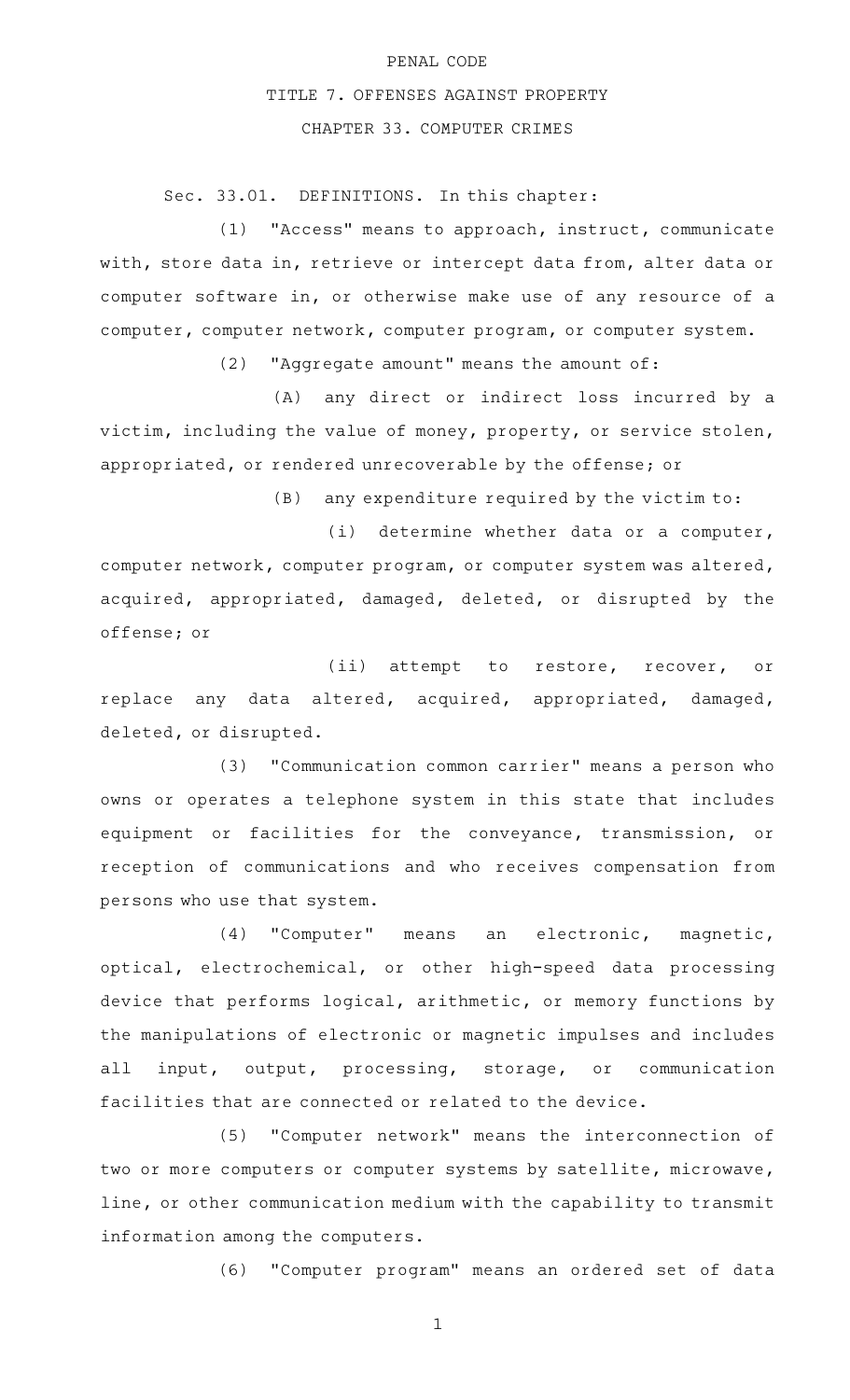representing coded instructions or statements that when executed by a computer cause the computer to process data or perform specific functions.

(7) "Computer services" means the product of the use of a computer, the information stored in the computer, or the personnel supporting the computer, including computer time, data processing, and storage functions.

(8) "Computer system" means any combination of a computer or computer network with the documentation, computer software, or physical facilities supporting the computer or computer network.

(9) "Computer software" means a set of computer programs, procedures, and associated documentation related to the operation of a computer, computer system, or computer network.

(10) "Computer virus" means an unwanted computer program or other set of instructions inserted into a computer 's memory, operating system, or program that is specifically constructed with the ability to replicate itself or to affect the other programs or files in the computer by attaching a copy of the unwanted program or other set of instructions to one or more computer programs or files.

 $(10-a)$  "Critical infrastructure facility" means:

 $(A)$  a chemical manufacturing facility;

 $(B)$  a refinery;

(C) an electrical power generating facility, substation, switching station, electrical control center, or electrical transmission or distribution facility;

(D) a water intake structure, water treatment facility, wastewater treatment plant, or pump station;

(E) a natural gas transmission compressor station;

(F) a liquid natural gas terminal or storage facility;

(G) a telecommunications central switching office;

(H) a port, railroad switching yard, trucking terminal, or other freight transportation facility;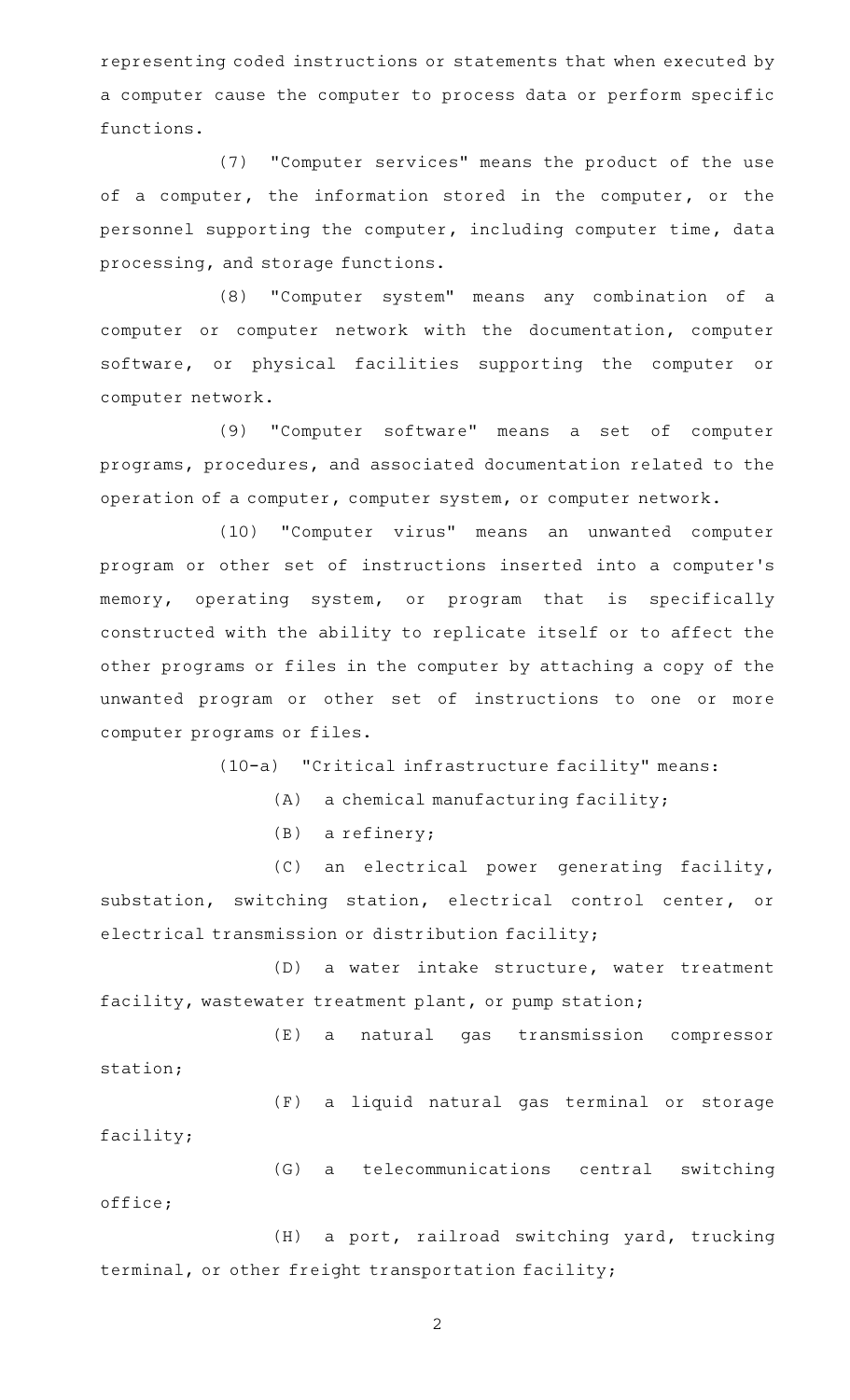(I) a gas processing plant, including a plant used in the processing, treatment, or fractionation of natural gas;

(J) a transmission facility used by a federally licensed radio or television station; or

(K) a cable television or video service provider headend.

(11) "Data" means a representation of information, knowledge, facts, concepts, or instructions that is being prepared or has been prepared in a formalized manner and is intended to be stored or processed, is being stored or processed, or has been stored or processed in a computer. Data may be embodied in any form, including but not limited to computer printouts, magnetic storage media, laser storage media, and punchcards, or may be stored internally in the memory of the computer.

(11-a) "Decryption," "decrypt," or "decrypted" means the decoding of encrypted communications or information, whether by use of a decryption key, by breaking an encryption formula or algorithm, or by the interference with a person's use of an encryption service in a manner that causes information or communications to be stored or transmitted without encryption.

(12) "Effective consent" includes consent by a person legally authorized to act for the owner. Consent is not effective if:

 $(A)$  induced by deception, as defined by Section [31.01,](http://www.statutes.legis.state.tx.us/GetStatute.aspx?Code=PE&Value=31.01) or induced by coercion;

(B) given by a person the actor knows is not legally authorized to act for the owner;

(C) given by a person who by reason of youth, mental disease or defect, or intoxication is known by the actor to be unable to make reasonable property dispositions;

(D) given solely to detect the commission of an offense; or

(E) used for a purpose other than that for which the consent was given.

 $(13)$  "Electric utility" has the meaning assigned by Section [31.002](http://www.statutes.legis.state.tx.us/GetStatute.aspx?Code=UT&Value=31.002), Utilities Code.

(13-a) "Encrypted private information" means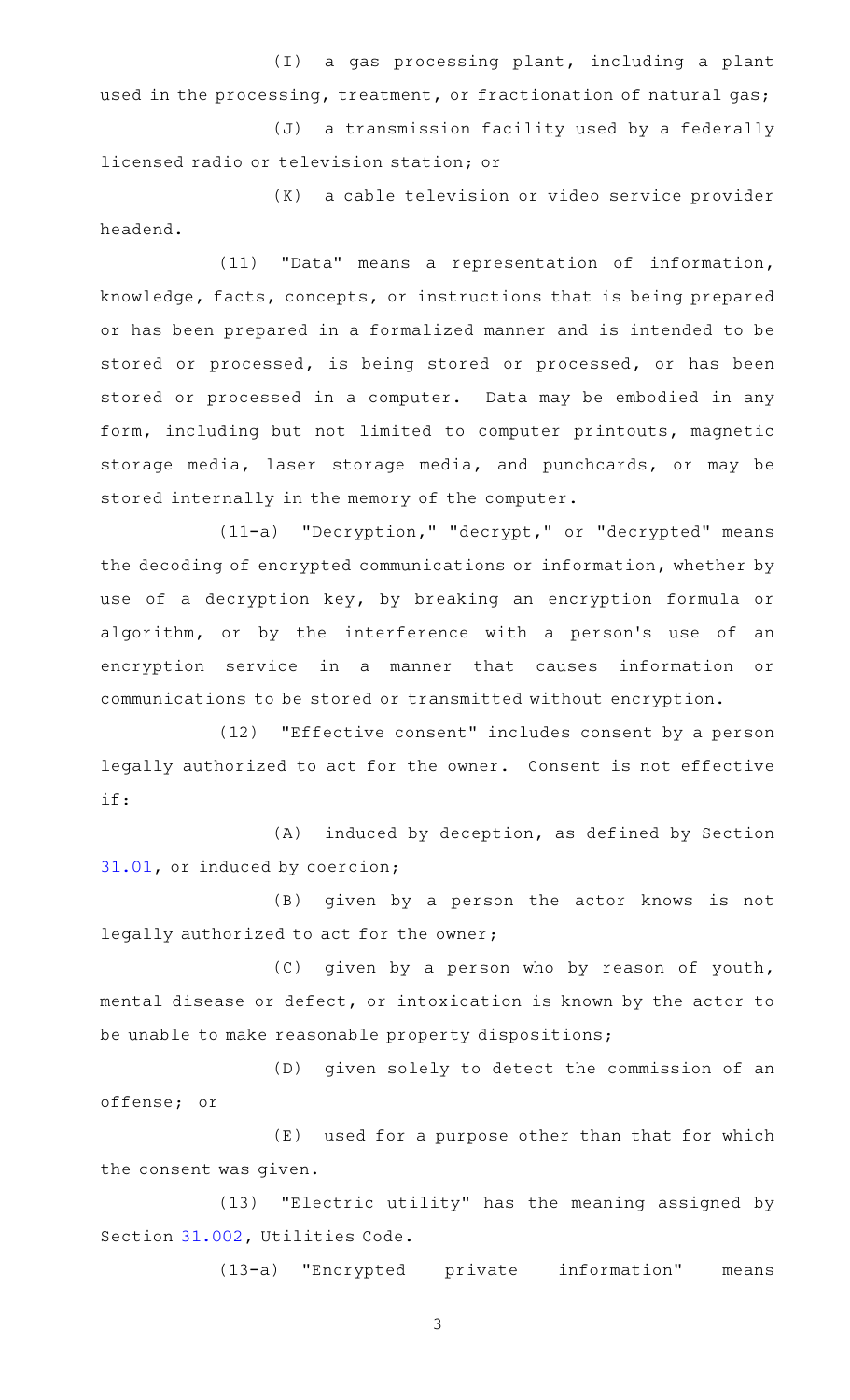encrypted data, documents, wire or electronic communications, or other information stored on a computer or computer system, whether in the possession of the owner or a provider of an electronic communications service or a remote computing service, and which has not been accessible to the public.

(13-b) "Encryption," "encrypt," or "encrypted" means the encoding of data, documents, wire or electronic communications, or other information, using mathematical formulas or algorithms in order to preserve the confidentiality, integrity, or authenticity of, and prevent unauthorized access to, such information.

(13-c) "Encryption service" means a computing service, a computer device, computer software, or technology with encryption capabilities, and includes any subsequent version of or update to an encryption service.

(14) "Harm" includes partial or total alteration, damage, or erasure of stored data, interruption of computer services, introduction of a computer virus, or any other loss, disadvantage, or injury that might reasonably be suffered as a result of the actor 's conduct.

(14-a) "Identifying information" has the meaning assigned by Section [32.51](http://www.statutes.legis.state.tx.us/GetStatute.aspx?Code=PE&Value=32.51).

(15) "Owner" means a person who:

 $(A)$  has title to the property, possession of the property, whether lawful or not, or a greater right to possession of the property than the actor;

(B) has the right to restrict access to the property; or

(C) is the licensee of data or computer software.

(15-a) "Privileged information" means:

(A) protected health information, as that term is defined by Section [182.002,](http://www.statutes.legis.state.tx.us/GetStatute.aspx?Code=HS&Value=182.002) Health and Safety Code;

(B) information that is subject to the attorney-client privilege; or

(C) information that is subject to the accountant-client privilege under Section [901.457](http://www.statutes.legis.state.tx.us/GetStatute.aspx?Code=OC&Value=901.457), Occupations Code, or other law, if the information is on a computer, computer network, or computer system owned by a person possessing a license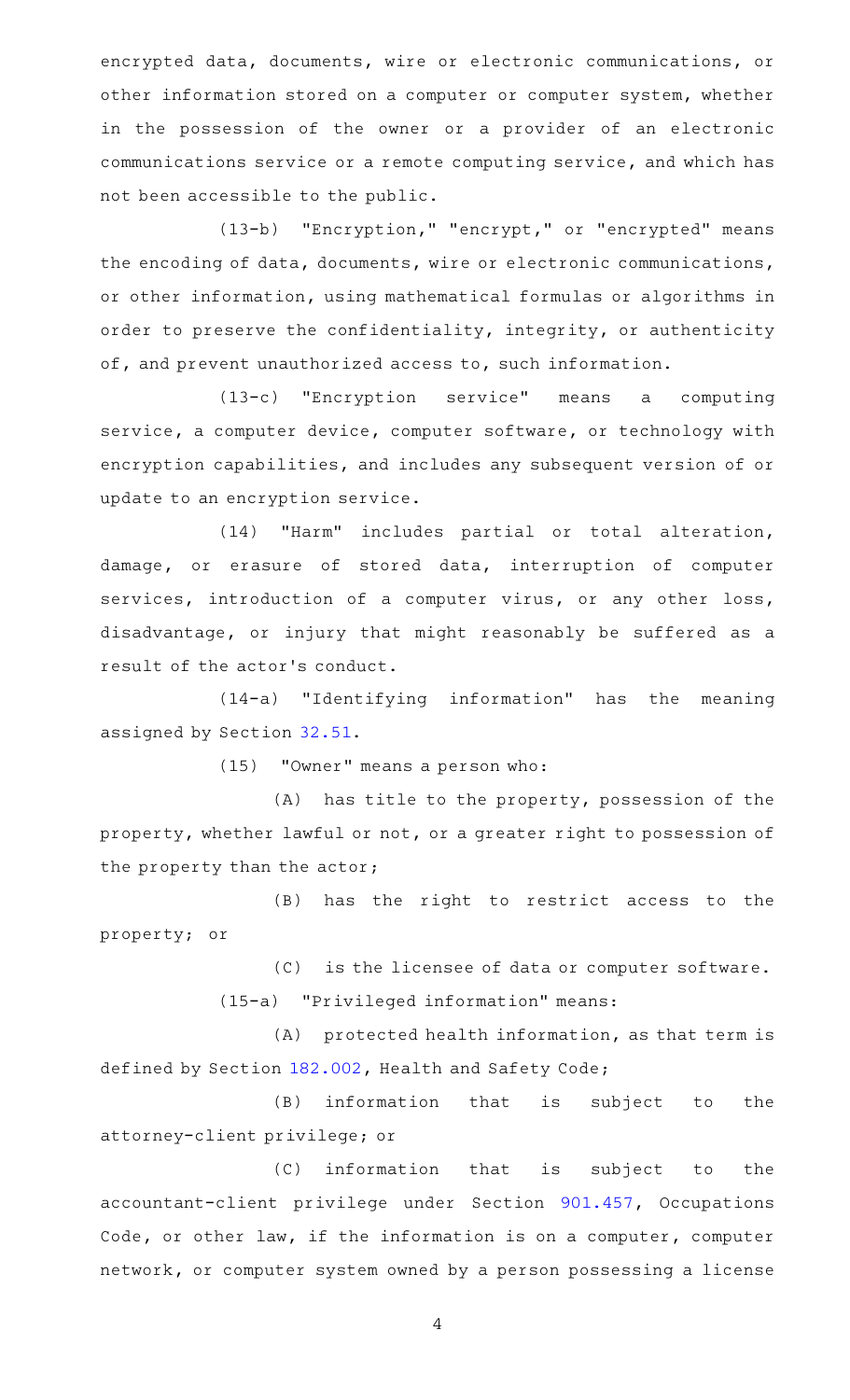issued under Subchapter [H](http://www.statutes.legis.state.tx.us/GetStatute.aspx?Code=OC&Value=901.351), Chapter [901](http://www.statutes.legis.state.tx.us/GetStatute.aspx?Code=OC&Value=901), Occupations Code.

(16) "Property" means:

(A) tangible or intangible personal property including a computer, computer system, computer network, computer software, or data; or

(B) the use of a computer, computer system, computer network, computer software, or data.

Added by Acts 1985, 69th Leg., ch. 600, Sec. 1, eff. Sept. 1, 1985. Amended by Acts 1989, 71st Leg., ch. 306, Sec. 1, eff. Sept. 1, 1989; Acts 1993, 73rd Leg., ch. 900, Sec. 1.01, eff. Sept. 1, 1994; Acts 1997, 75th Leg., ch. 306, Sec. 1, eff. Sept. 1, 1997; Acts 1999, 76th Leg., ch. 62, Sec. 18.44, eff. Sept. 1, 1999. Amended by:

Acts 2011, 82nd Leg., R.S., Ch. 1044 (H.B. [3396](http://www.legis.state.tx.us/tlodocs/82R/billtext/html/HB03396F.HTM)), Sec. 1, eff. September 1, 2011.

Acts 2017, 85th Leg., R.S., Ch. 684 (H.B. [9](http://www.legis.state.tx.us/tlodocs/85R/billtext/html/HB00009F.HTM)), Sec. 2, eff. September 1, 2017.

Acts 2017, 85th Leg., R.S., Ch. 1058 (H.B. [2931](http://www.legis.state.tx.us/tlodocs/85R/billtext/html/HB02931F.HTM)), Sec. 3.17, eff. January 1, 2019.

Sec. 33.02. BREACH OF COMPUTER SECURITY. (a) A person commits an offense if the person knowingly accesses a computer, computer network, or computer system without the effective consent of the owner.

(b) An offense under Subsection (a) is a Class B misdemeanor, except that the offense is a state jail felony if:

(1) the defendant has been previously convicted two or more times of an offense under this chapter; or

(2) the computer, computer network, or computer system is owned by the government or a critical infrastructure facility.

 $(b-1)$  A person commits an offense if, with the intent to defraud or harm another or alter, damage, or delete property, the person knowingly accesses:

(1) a computer, computer network, or computer system without the effective consent of the owner; or

(2) a computer, computer network, or computer system:

 $(A)$  that is owned by: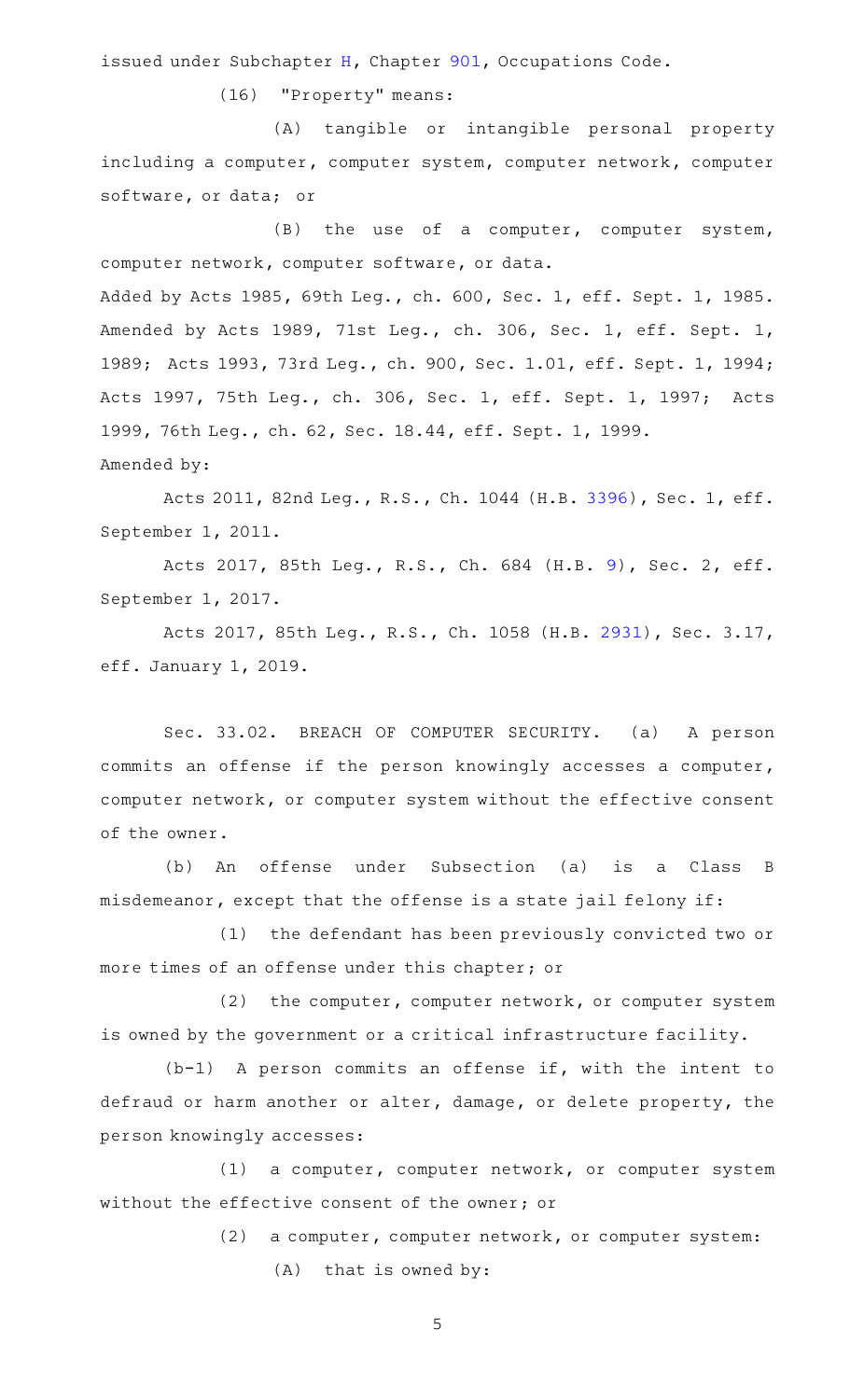(i) the government; or

(ii) a business or other commercial entity engaged in a business activity;

 $(B)$  in violation of:

(i) a clear and conspicuous prohibition by the owner of the computer, computer network, or computer system; or

(ii) a contractual agreement to which the person has expressly agreed; and

 $(C)$  with the intent to obtain or use a file, data, or proprietary information stored in the computer, network, or system to defraud or harm another or alter, damage, or delete property.

 $(b-2)$  An offense under Subsection  $(b-1)$  is:

(1) a Class C misdemeanor if the aggregate amount involved is less than \$100;

(2) a Class B misdemeanor if the aggregate amount involved is \$100 or more but less than \$750;

(3) a Class A misdemeanor if the aggregate amount involved is \$750 or more but less than \$2,500;

 $(4)$  a state jail felony if the aggregate amount involved is \$2,500 or more but less than \$30,000;

(5) a felony of the third degree if the aggregate amount involved is \$30,000 or more but less than \$150,000;

 $(6)$  a felony of the second degree if:

 $(A)$  the aggregate amount involved is \$150,000 or more but less than \$300,000;

 $(B)$  the aggregate amount involved is any amount less than \$300,000 and the computer, computer network, or computer system is owned by the government or a critical infrastructure facility; or

(C) the actor obtains the identifying information of another by accessing only one computer, computer network, or computer system; or

(7) a felony of the first degree if:

(A) the aggregate amount involved is \$300,000 or more; or

(B) the actor obtains the identifying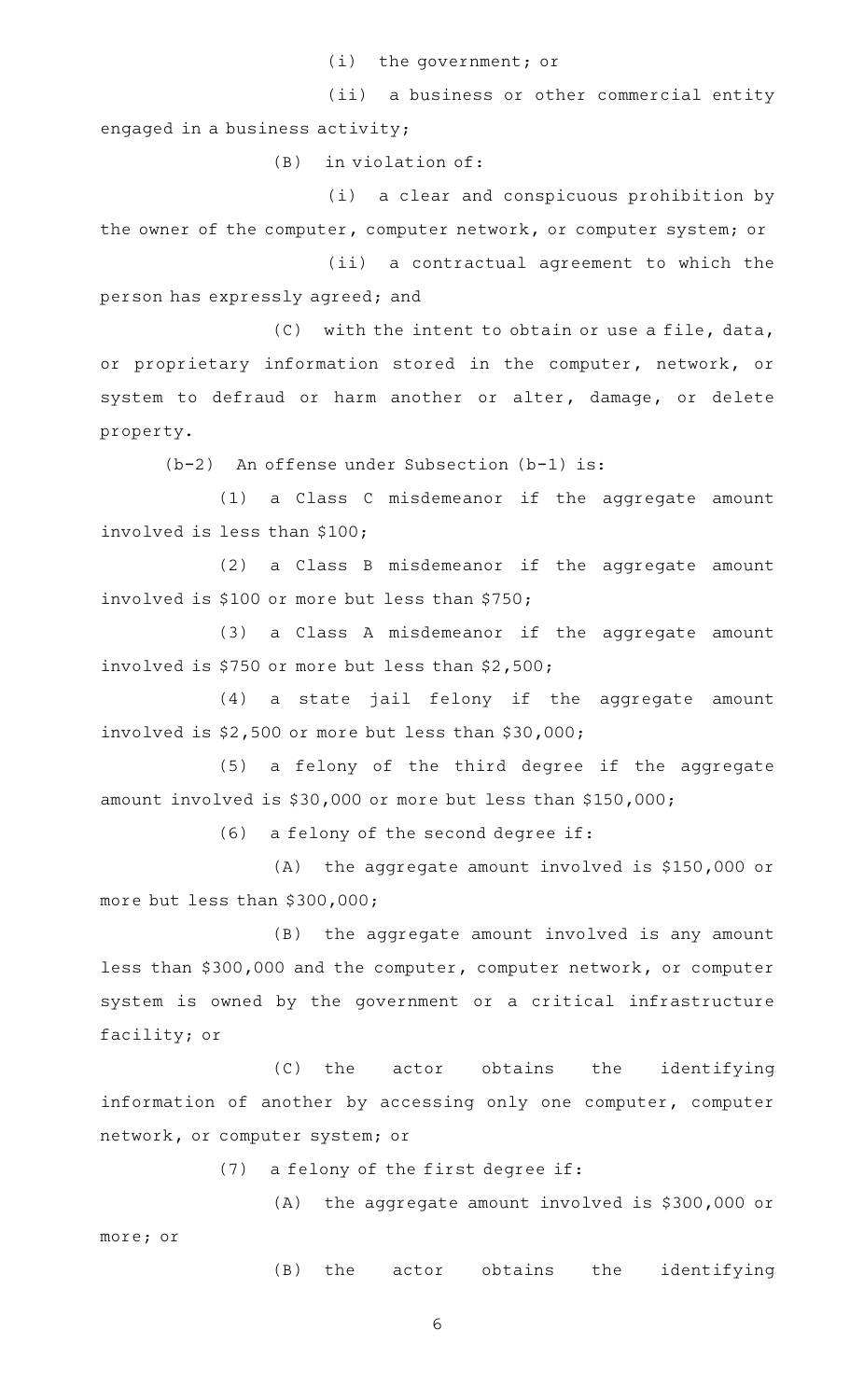information of another by accessing more than one computer, computer network, or computer system.

(c) When benefits are obtained, a victim is defrauded or harmed, or property is altered, damaged, or deleted in violation of this section, whether or not in a single incident, the conduct may be considered as one offense and the value of the benefits obtained and of the losses incurred because of the fraud, harm, or alteration, damage, or deletion of property may be aggregated in determining the grade of the offense.

(d) A person who is subject to prosecution under this section and any other section of this code may be prosecuted under either or both sections.

(e) It is a defense to prosecution under this section that the person acted with the intent to facilitate a lawful seizure or search of, or lawful access to, a computer, computer network, or computer system for a legitimate law enforcement purpose.

(f) It is a defense to prosecution under Subsection  $(b-1)(2)$ that the actor 's conduct consisted solely of action taken pursuant to a contract that was entered into with the owner of the computer, computer network, or computer system for the purpose of assessing the security of the computer, network, or system or providing other security-related services.

Added by Acts 1985, 69th Leg., ch. 600, Sec. 1, eff. Sept. 1, 1985. Amended by Acts 1989, 71st Leg., ch. 306, Sec. 2, eff. Sept. 1, 1989; Acts 1993, 73rd Leg., ch. 900, Sec. 1.01, eff. Sept. 1, 1994; Acts 1997, 75th Leg., ch. 306, Sec. 2, eff. Sept. 1, 1997; Acts 2001, 77th Leg., ch. 1411, Sec. 1, eff. Sept. 1, 2001.

Amended by:

Acts 2011, 82nd Leg., R.S., Ch. 1044 (H.B. [3396](http://www.legis.state.tx.us/tlodocs/82R/billtext/html/HB03396F.HTM)), Sec. 2, eff. September 1, 2011.

Acts 2015, 84th Leg., R.S., Ch. 154 (H.B. [896](http://www.legis.state.tx.us/tlodocs/84R/billtext/html/HB00896F.HTM)), Sec. 1, eff. September 1, 2015.

Acts 2015, 84th Leg., R.S., Ch. 1251 (H.B. [1396](http://www.legis.state.tx.us/tlodocs/84R/billtext/html/HB01396F.HTM)), Sec. 23, eff. September 1, 2015.

Sec. 33.021. ONLINE SOLICITATION OF A MINOR. (a) In this section: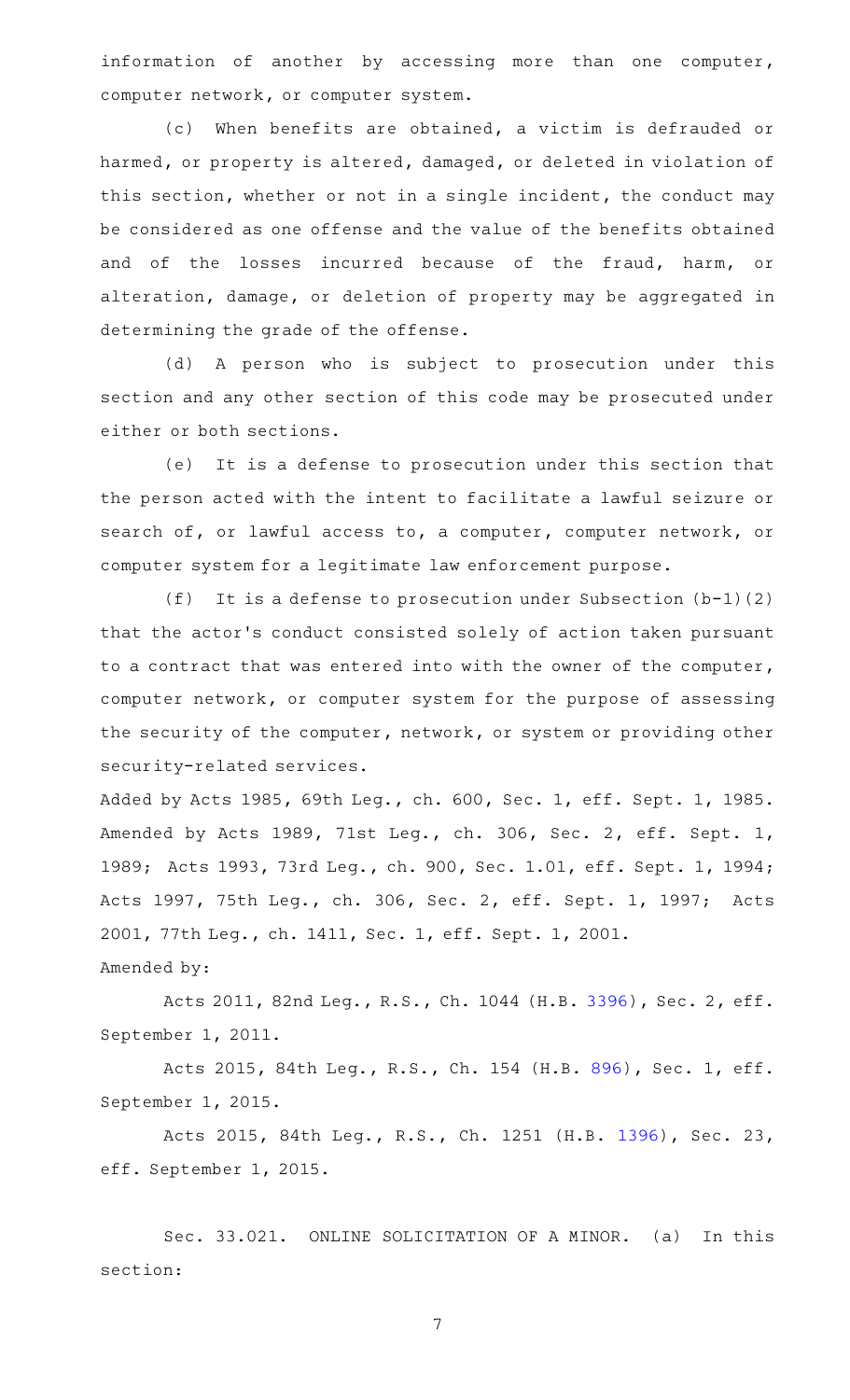$(1)$  "Minor" means:

age; or

(B) an individual whom the actor believes to be younger than 17 years of age.

(A) an individual who is younger than 17 years of

(2) "Sexual contact," "sexual intercourse," and "deviate sexual intercourse" have the meanings assigned by Section [21.01.](http://www.statutes.legis.state.tx.us/GetStatute.aspx?Code=PE&Value=21.01)

(3) "Sexually explicit" means any communication, language, or material, including a photographic or video image, that relates to or describes sexual conduct, as defined by Section [43.25.](http://www.statutes.legis.state.tx.us/GetStatute.aspx?Code=PE&Value=43.25)

(b) A person who is 17 years of age or older commits an offense if, with the intent to commit an offense listed in Article [62.001](http://www.statutes.legis.state.tx.us/GetStatute.aspx?Code=CR&Value=62.001)(5)(A), (B), or (K), Code of Criminal Procedure, the person, over the Internet, by electronic mail or text message or other electronic message service or system, or through a commercial online service, intentionally:

(1) communicates in a sexually explicit manner with a minor; or

(2) distributes sexually explicit material to a minor.

(c) A person commits an offense if the person, over the Internet, by electronic mail or text message or other electronic message service or system, or through a commercial online service, knowingly solicits a minor to meet another person, including the actor, with the intent that the minor will engage in sexual contact, sexual intercourse, or deviate sexual intercourse with the actor or another person.

(d) It is not a defense to prosecution under Subsection (c) that the meeting did not occur.

(e) It is a defense to prosecution under this section that at the time conduct described by Subsection (c) was committed:

 $(1)$  the actor was married to the minor; or

(2) the actor was not more than three years older than the minor and the minor consented to the conduct.

(f) An offense under Subsection (b) is a felony of the third degree, except that the offense is a felony of the second degree if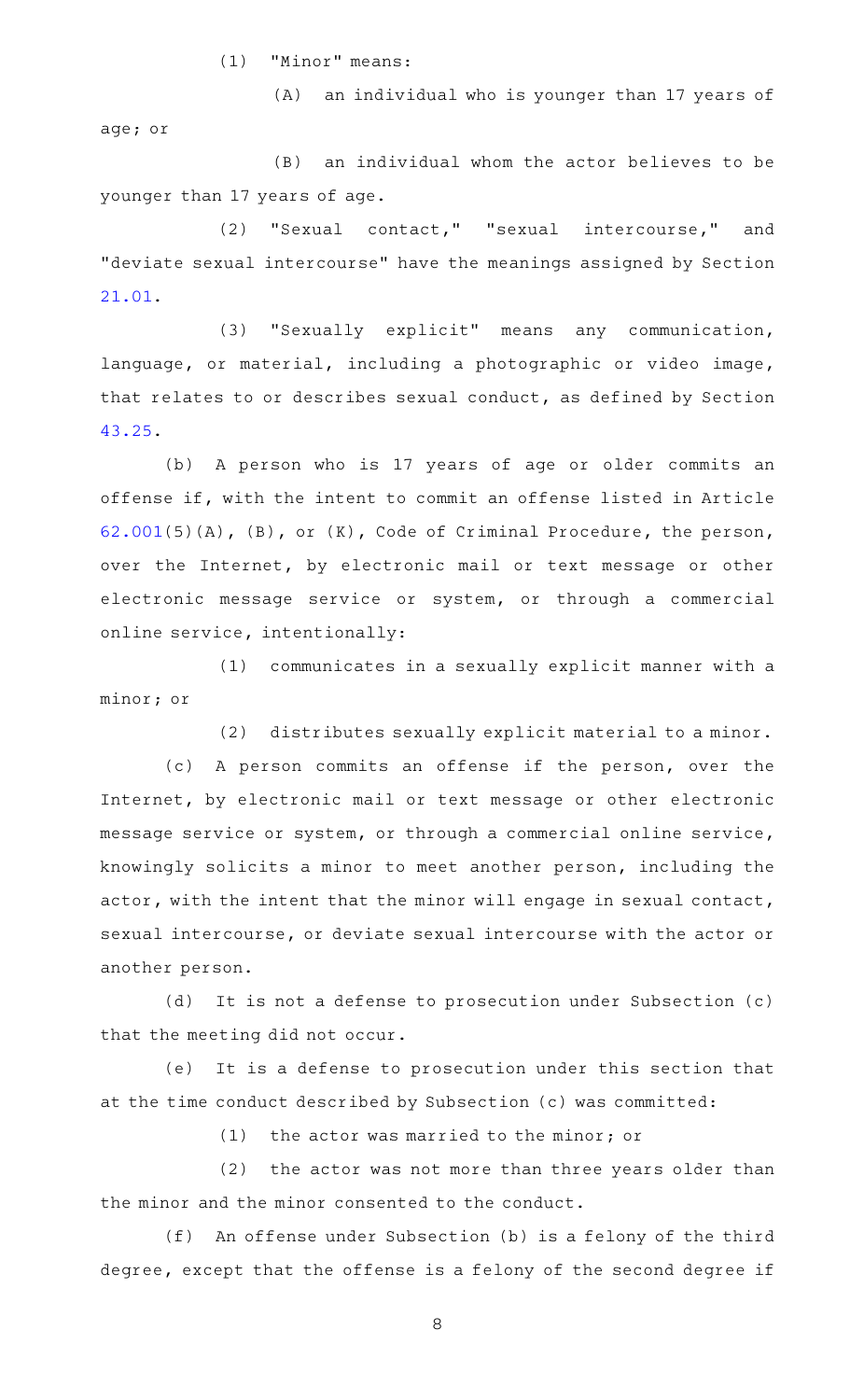the minor is younger than 14 years of age or is an individual whom the actor believes to be younger than 14 years of age at the time of the commission of the offense. An offense under Subsection (c) is a felony of the second degree.

 $(f-1)$  The punishment for an offense under this section is increased to the punishment prescribed for the next higher category of offense if it is shown on the trial of the offense that:

(1) the actor committed the offense during regular public or private primary or secondary school hours; and

(2) the actor knew or reasonably should have known that the minor was enrolled in a public or private primary or secondary school at the time of the offense.

(g) If conduct that constitutes an offense under this section also constitutes an offense under any other law, the actor may be prosecuted under this section, the other law, or both. Added by Acts 2005, 79th Leg., Ch. 1273 (H.B. [2228\)](http://www.legis.state.tx.us/tlodocs/79R/billtext/html/HB02228F.HTM), Sec. 1, eff. June 18, 2005.

Amended by:

Acts 2007, 80th Leg., R.S., Ch. 610 (H.B. [401](http://www.legis.state.tx.us/tlodocs/80R/billtext/html/HB00401F.HTM)), Sec. 2, eff. September 1, 2007.

Acts 2007, 80th Leg., R.S., Ch. 1291 (S.B. [6](http://www.legis.state.tx.us/tlodocs/80R/billtext/html/SB00006F.HTM)), Sec. 7, eff. September 1, 2007.

Acts 2015, 84th Leg., R.S., Ch. 61 (S.B. [344](http://www.legis.state.tx.us/tlodocs/84R/billtext/html/SB00344F.HTM)), Sec. 1, eff. September 1, 2015.

Acts 2015, 84th Leg., R.S., Ch. 61 (S.B. [344](http://www.legis.state.tx.us/tlodocs/84R/billtext/html/SB00344F.HTM)), Sec. 2, eff. September 1, 2015.

Acts 2021, 87th Leg., R.S., Ch. 807 (H.B. [1540\)](http://www.legis.state.tx.us/tlodocs/87R/billtext/html/HB01540F.HTM), Sec. 59, eff. September 1, 2021.

Acts 2021, 87th Leg., R.S., Ch. 1049 (S.B. [1831](http://www.legis.state.tx.us/tlodocs/87R/billtext/html/SB01831F.HTM)), Sec. 7, eff. September 1, 2021.

Sec. 33.022. ELECTRONIC ACCESS INTERFERENCE. (a) A person, other than a network provider or online service provider acting for a legitimate business purpose, commits an offense if the person intentionally interrupts or suspends access to a computer system or computer network without the effective consent of the owner.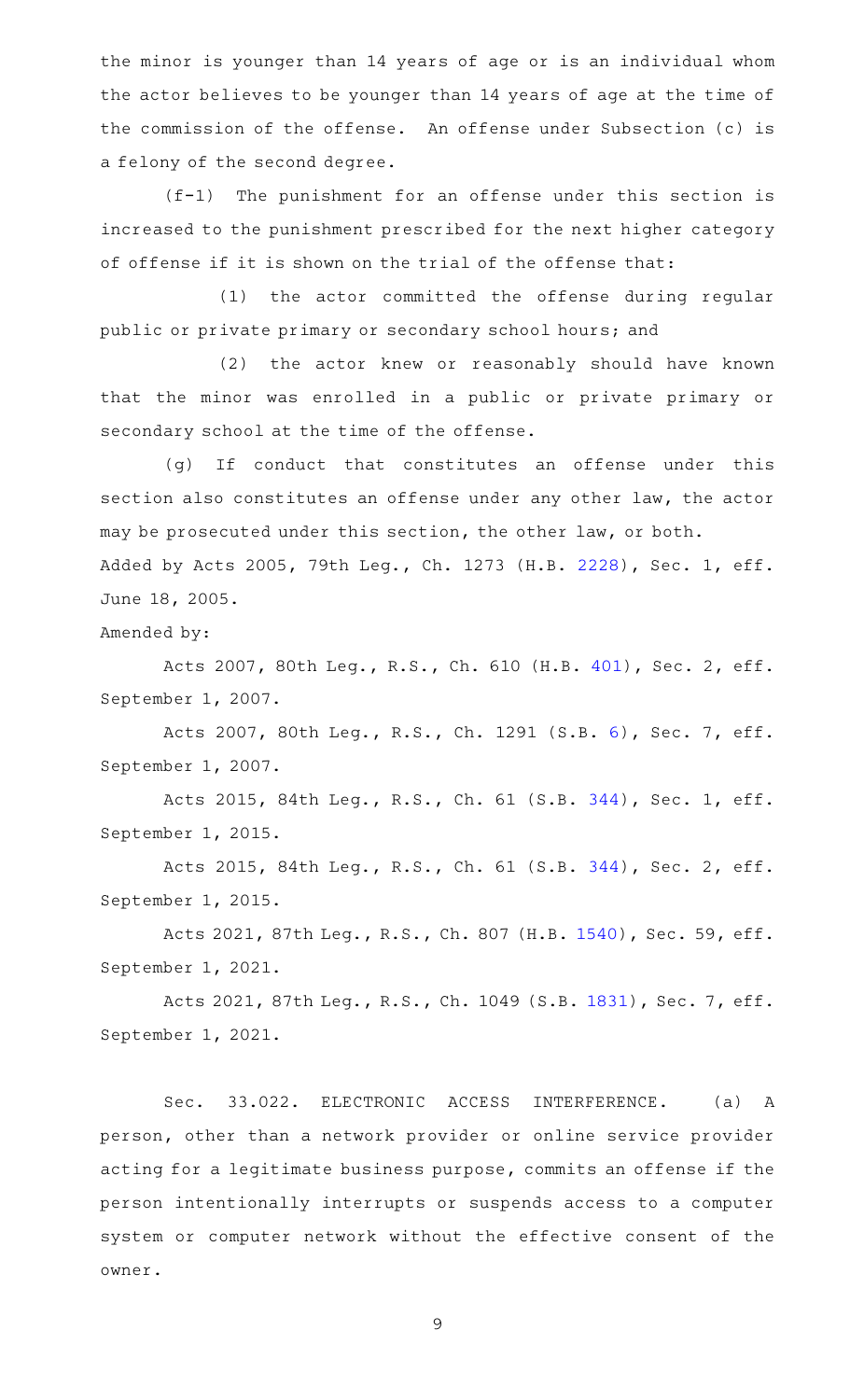(b) An offense under this section is a third degree felony.

(c) It is a defense to prosecution under this section that the person acted with the intent to facilitate a lawful seizure or search of, or lawful access to, a computer, computer network, or computer system for a legitimate law enforcement purpose. Added by Acts 2017, 85th Leg., R.S., Ch. 684 (H.B. [9](http://www.legis.state.tx.us/tlodocs/85R/billtext/html/HB00009F.HTM)), Sec. 3, eff. September 1, 2017.

Sec. 33.023. ELECTRONIC DATA TAMPERING. (a) In this section, "ransomware" means a computer contaminant or lock that restricts access by an unauthorized person to a computer, computer system, or computer network or any data in a computer, computer system, or computer network under circumstances in which a person demands money, property, or a service to remove the computer contaminant or lock, restore access to the computer, computer system, computer network, or data, or otherwise remediate the impact of the computer contaminant or lock.

(b) A person commits an offense if the person intentionally alters data as it transmits between two computers in a computer network or computer system through deception and without a legitimate business purpose.

(c) A person commits an offense if the person intentionally introduces ransomware onto a computer, computer network, or computer system through deception and without a legitimate business purpose.

(d) Subject to Subsections  $(d-1)$  and  $(d-2)$ , an offense under this section is a Class C misdemeanor.

 $(d-1)$  Subject to Subsection  $(d-2)$ , if it is shown on the trial of the offense that the defendant acted with the intent to defraud or harm another, an offense under this section is:

 $(1)$  a Class C misdemeanor if the aggregate amount involved is less than \$100 or cannot be determined;

(2) a Class B misdemeanor if the aggregate amount involved is \$100 or more but less than \$750;

(3) a Class A misdemeanor if the aggregate amount involved is \$750 or more but less than \$2,500;

(4) a state jail felony if the aggregate amount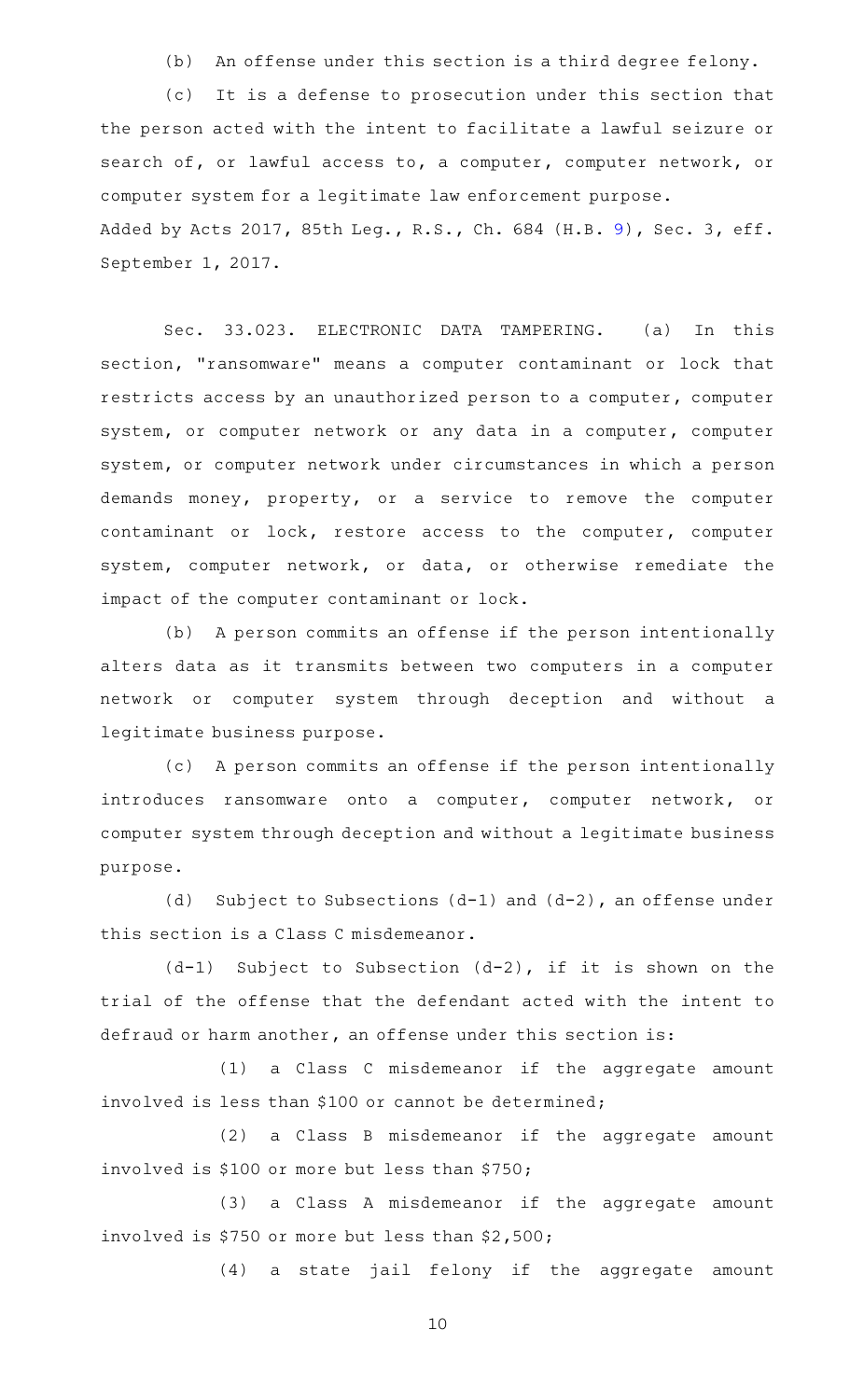involved is \$2,500 or more but less than \$30,000;

(5) a felony of the third degree if the aggregate amount involved is \$30,000 or more but less than \$150,000;

(6) a felony of the second degree if the aggregate amount involved is \$150,000 or more but less than \$300,000; and

(7) a felony of the first degree if the aggregate amount involved is \$300,000 or more.

 $(d-2)$  If it is shown on the trial of the offense that the defendant knowingly restricted a victim 's access to privileged information, an offense under this section is:

(1) a state jail felony if the value of the aggregate amount involved is less than \$2,500;

 $(2)$  a felony of the third degree if:

(A) the value of the aggregate amount involved is \$2,500 or more but less than \$30,000; or

(B) a client or patient of a victim suffered harm attributable to the offense;

 $(3)$  a felony of the second degree if:

(A) the value of the aggregate amount involved is \$30,000 or more but less than \$150,000; or

(B) a client or patient of a victim suffered bodily injury attributable to the offense; and

 $(4)$  a felony of the first degree if:

(A) the value of the aggregate amount involved is \$150,000 or more; or

(B) a client or patient of a victim suffered serious bodily injury or death attributable to the offense.

(e) When benefits are obtained, a victim is defrauded or harmed, or property is altered, appropriated, damaged, or deleted in violation of this section, whether or not in a single incident, the conduct may be considered as one offense and the value of the benefits obtained and of the losses incurred because of the fraud, harm, or alteration, appropriation, damage, or deletion of property may be aggregated in determining the grade of the offense.

(f)AAA person who is subject to prosecution under this section and any other section of this code may be prosecuted under either or both sections.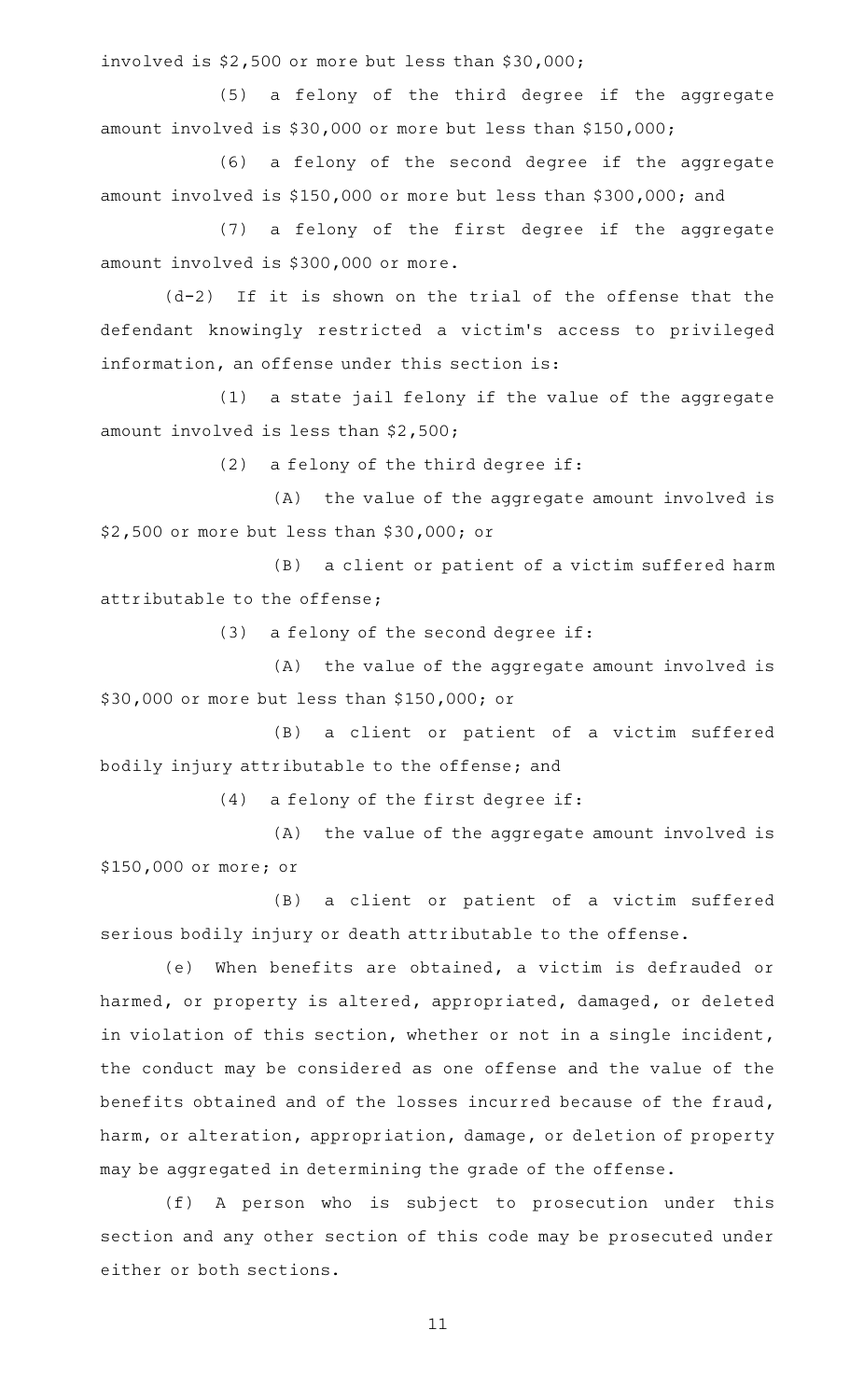(g) Software is not ransomware for the purposes of this section if the software restricts access to data because:

(1) authentication is required to upgrade or access purchased content; or

(2) access to subscription content has been blocked for nonpayment.

Added by Acts 2017, 85th Leg., R.S., Ch. 684 (H.B. [9](http://www.legis.state.tx.us/tlodocs/85R/billtext/html/HB00009F.HTM)), Sec. 3, eff. September 1, 2017.

Sec. 33.024. UNLAWFUL DECRYPTION. (a) A person commits an offense if the person intentionally decrypts encrypted private information through deception and without a legitimate business purpose.

(b) Subject to Subsections (b-1) and (b-2), an offense under this section is a Class C misdemeanor.

 $(b-1)$  Subject to Subsection  $(b-2)$ , if it is shown on the trial of the offense that the defendant acted with the intent to defraud or harm another, an offense under this section is:

(1) a Class C misdemeanor if the value of the aggregate amount involved is less than \$100 or cannot be determined;

(2) a Class B misdemeanor if the value of the aggregate amount involved is \$100 or more but less than \$750;

(3) a Class A misdemeanor if the value of the aggregate amount involved is \$750 or more but less than \$2,500;

(4) a state jail felony if the value of the aggregate amount involved is \$2,500 or more but less than \$30,000;

(5) a felony of the third degree if the value of the aggregate amount involved is \$30,000 or more but less than \$150,000;

(6) a felony of the second degree if the value of the aggregate amount involved is \$150,000 or more but less than \$300,000; and

(7) a felony of the first degree if the value of the aggregate amount involved is \$300,000 or more.

 $(b-2)$  If it is shown on the trial of the offense that the defendant knowingly decrypted privileged information, an offense under this section is: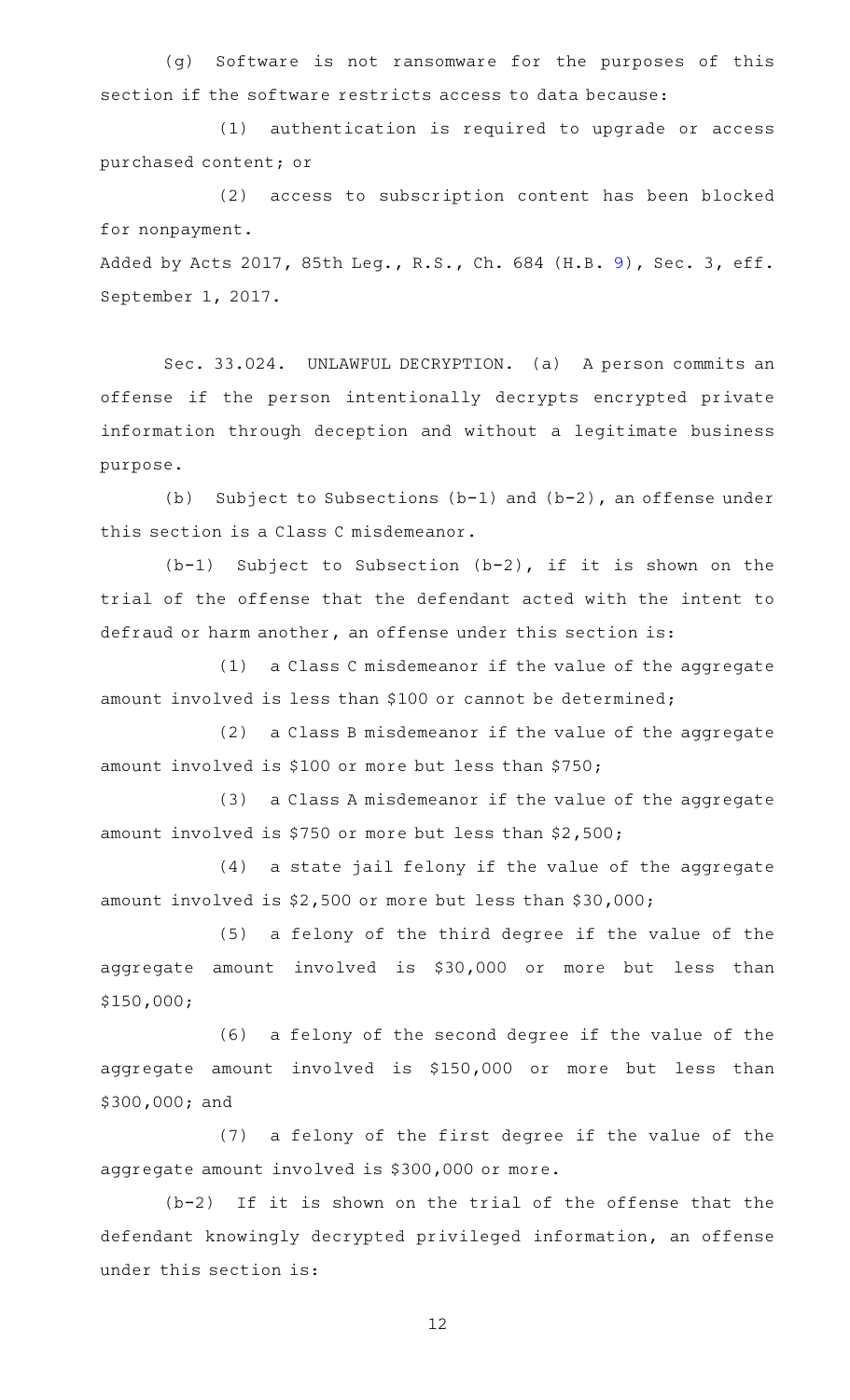(1) a state jail felony if the value of the aggregate amount involved is less than \$2,500;

 $(2)$  a felony of the third degree if:

(A) the value of the aggregate amount involved is \$2,500 or more but less than \$30,000; or

(B) a client or patient of a victim suffered harm attributable to the offense;

 $(3)$  a felony of the second degree if:

 $(A)$  the value of the aggregate amount involved is \$30,000 or more but less than \$150,000; or

(B) a client or patient of a victim suffered bodily injury attributable to the offense; and

 $(4)$  a felony of the first degree if:

(A) the value of the aggregate amount involved is \$150,000 or more; or

(B) a client or patient of a victim suffered serious bodily injury or death attributable to the offense.

(c) It is a defense to prosecution under this section that the actor 's conduct was pursuant to an agreement entered into with the owner for the purpose of:

(1) assessing or maintaining the security of the information or of a computer, computer network, or computer system; or

(2) providing other services related to security.

(d) A person who is subject to prosecution under this section and any other section of this code may be prosecuted under either or both sections.

Added by Acts 2017, 85th Leg., R.S., Ch. 684 (H.B. [9](http://www.legis.state.tx.us/tlodocs/85R/billtext/html/HB00009F.HTM)), Sec. 3, eff. September 1, 2017.

For text of section as amended by Acts 2017, 85th Leg., R.S., Ch.

684 (H.B. [9\)](http://www.legis.state.tx.us/tlodocs/85R/billtext/html/HB00009F.HTM), Sec. 4, see other Sec. 33.03.

Sec. 33.03. DEFENSES. It is an affirmative defense to prosecution under Section [33.02](http://www.statutes.legis.state.tx.us/GetStatute.aspx?Code=PE&Value=33.02) or [33.022](http://www.statutes.legis.state.tx.us/GetStatute.aspx?Code=PE&Value=33.022) that the actor was an officer, employee, or agent of a communication common carrier or electric utility and committed the proscribed act or acts in the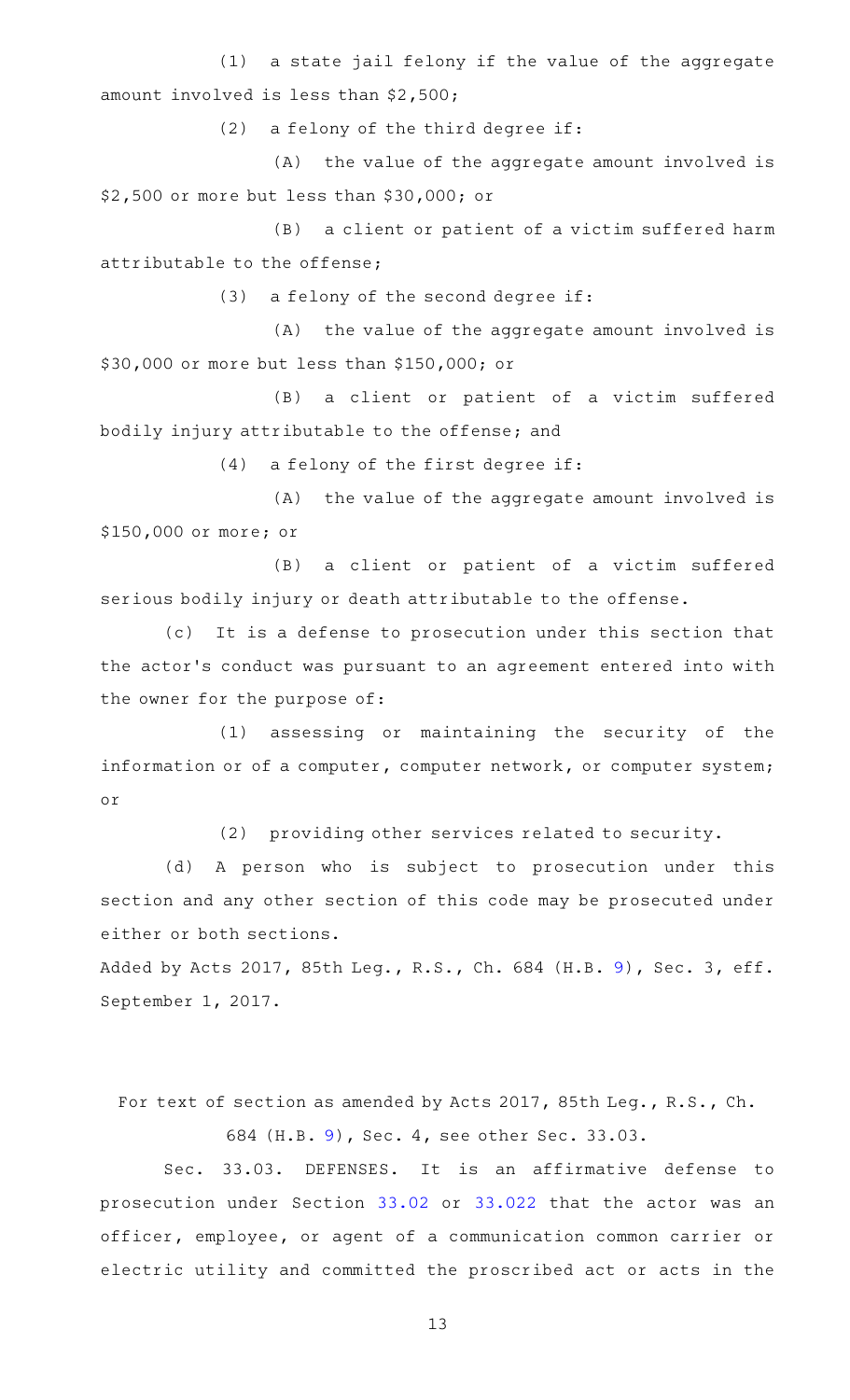course of employment while engaged in an activity that is a necessary incident to the rendition of service or to the protection of the rights or property of the communication common carrier or electric utility.

Added by Acts 1985, 69th Leg., ch. 600, Sec. 1, eff. Sept. 1, 1985. Renumbered from Penal Code Sec. 33.04 and amended by Acts 1993, 73rd Leg., ch. 900, Sec. 1.01, eff. Sept. 1, 1994. Amended by:

Acts 2017, 85th Leg., R.S., Ch. 684 (H.B. [9](http://www.legis.state.tx.us/tlodocs/85R/billtext/html/HB00009F.HTM)), Sec. 4, eff. September 1, 2017.

Acts 2017, 85th Leg., R.S., Ch. 1058 (H.B. [2931](http://www.legis.state.tx.us/tlodocs/85R/billtext/html/HB02931F.HTM)), Sec. 3.18, eff. January 1, 2019.

Sec. 33.04. ASSISTANCE BY ATTORNEY GENERAL. The attorney general, if requested to do so by a prosecuting attorney, may assist the prosecuting attorney in the investigation or prosecution of an offense under this chapter or of any other offense involving the use of a computer.

Added by Acts 1985, 69th Leg., ch. 600, Sec. 1, eff. Sept. 1, 1985. Renumbered from Penal Code Sec. 33.05 by Acts 1993, 73rd Leg., ch. 900, Sec. 1.01, eff. Sept. 1, 1994.

Sec. 33.05. TAMPERING WITH DIRECT RECORDING ELECTRONIC VOTING MACHINE. (a) In this section:

(1) "Direct recording electronic voting machine" has the meaning assigned by Section [121.003,](http://www.statutes.legis.state.tx.us/GetStatute.aspx?Code=EL&Value=121.003) Election Code.

(2) "Measure" has the meaning assigned by Section [1.005,](http://www.statutes.legis.state.tx.us/GetStatute.aspx?Code=EL&Value=1.005) Election Code.

(b) A person commits an offense if the person knowingly accesses a computer, computer network, computer program, computer software, or computer system that is a part of a voting system that uses direct recording electronic voting machines and by means of that access:

- $(1)$  prevents a person from lawfully casting a vote;
- $(2)$  changes a lawfully cast vote;
- (3) prevents a lawfully cast vote from being counted;

or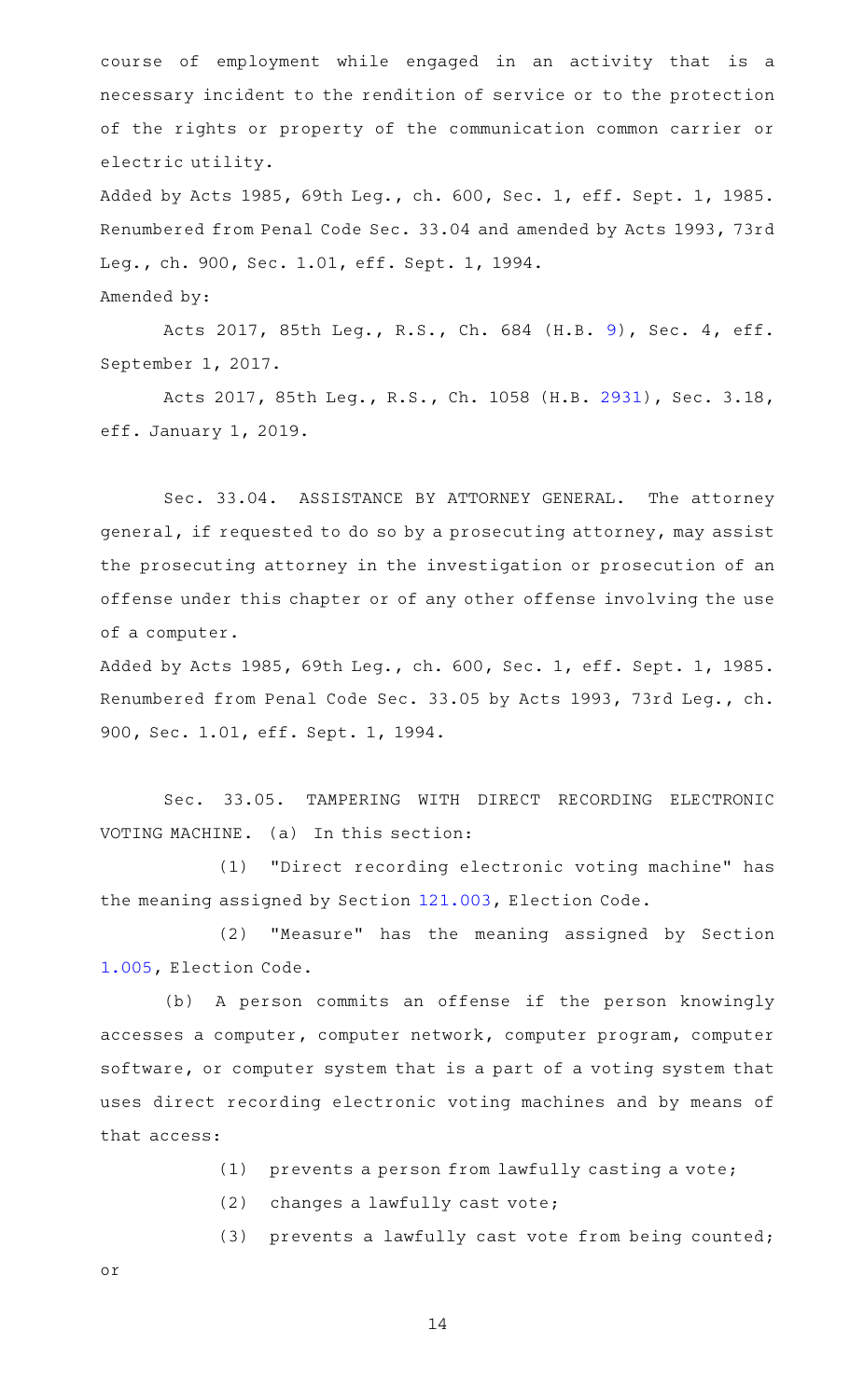$(4)$  causes a vote that was not lawfully cast to be counted.

(c) An offense under this section does not require that the votes as affected by the person 's actions described by Subsection (b) actually be the votes used in the official determination of the outcome of the election.

(d) An offense under this section is a felony of the first degree.

(e) Notwithstanding Section  $15.01(d)$  $15.01(d)$ , an offense under Section [15.01](http://www.statutes.legis.state.tx.us/GetStatute.aspx?Code=PE&Value=15.01)(a) is a felony of the third degree if the offense the actor intends to commit is an offense under this section.

(f) With the consent of the appropriate local county or district attorney, the attorney general has concurrent jurisdiction with that consenting local prosecutor to investigate or prosecute an offense under this section.

Added by Acts 2005, 79th Leg., Ch. 470 (H.B. [56](http://www.legis.state.tx.us/tlodocs/79R/billtext/html/HB00056F.HTM)), Sec. 1, eff. September 1, 2005.

## Amended by:

Acts 2009, 81st Leg., R.S., Ch. 503 (S.B. [927](http://www.legis.state.tx.us/tlodocs/81R/billtext/html/SB00927F.HTM)), Sec. 1, eff. September 1, 2009.

Sec. 33.07. ONLINE IMPERSONATION. (a) A person commits an offense if the person, without obtaining the other person 's consent and with the intent to harm, defraud, intimidate, or threaten any person, uses the name or persona of another person to:

(1) create a web page on a commercial social networking site or other Internet website; or

(2) post or send one or more messages on or through a commercial social networking site or other Internet website, other than on or through an electronic mail program or message board program.

(b) A person commits an offense if the person sends an electronic mail, instant message, text message, or similar communication that references a name, domain address, phone number, or other item of identifying information belonging to any person:

 $(1)$  without obtaining the other person's consent;

(2) with the intent to cause a recipient of the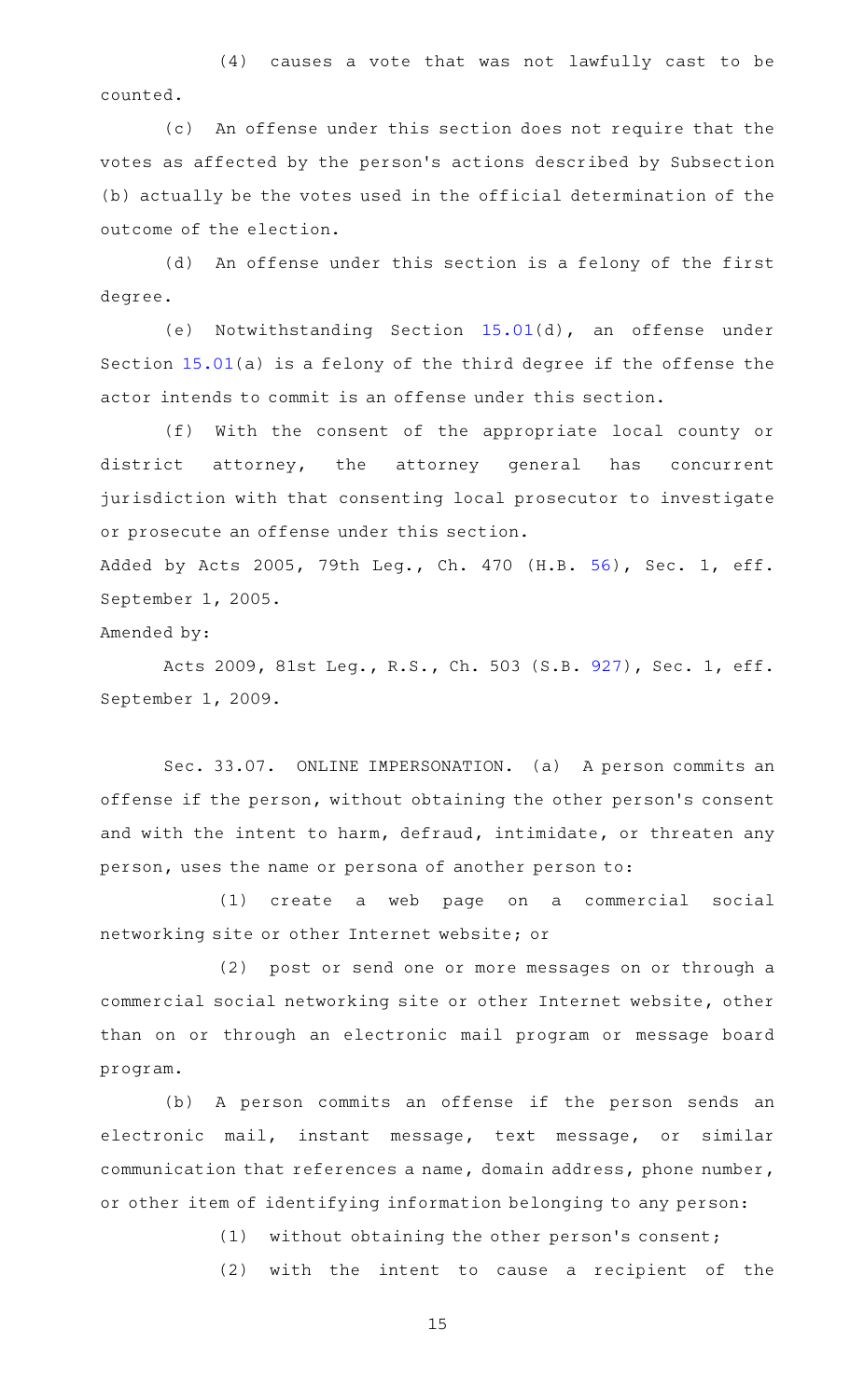communication to reasonably believe that the other person authorized or transmitted the communication; and

(3) with the intent to harm or defraud any person.

(c) An offense under Subsection (a) is a felony of the third degree. An offense under Subsection (b) is a Class A misdemeanor, except that the offense is a felony of the third degree if the actor commits the offense with the intent to solicit a response by emergency personnel.

(d) If conduct that constitutes an offense under this section also constitutes an offense under any other law, the actor may be prosecuted under this section, the other law, or both.

(e) It is a defense to prosecution under this section that the actor is any of the following entities or that the actor 's conduct consisted solely of action taken as an employee of any of the following entities:

 $(1)$  a commercial social networking site;

(2) an Internet service provider;

(3) an interactive computer service, as defined by  $47$ U.S.C. Section 230;

 $(4)$  a telecommunications provider, as defined by Section [51.002](http://www.statutes.legis.state.tx.us/GetStatute.aspx?Code=UT&Value=51.002), Utilities Code; or

(5) a video service provider or cable service provider, as defined by Section [66.002](http://www.statutes.legis.state.tx.us/GetStatute.aspx?Code=UT&Value=66.002), Utilities Code.

 $(f)$  In this section:

(1) "Commercial social networking site" means any business, organization, or other similar entity operating a website that permits persons to become registered users for the purpose of establishing personal relationships with other users through direct or real-time communication with other users or the creation of web pages or profiles available to the public or to other users. The term does not include an electronic mail program or a message board program.

(2) "Identifying information" has the meaning assigned by Section [32.51](http://www.statutes.legis.state.tx.us/GetStatute.aspx?Code=PE&Value=32.51). Added by Acts 2009, 81st Leg., R.S., Ch. 911 (H.B. [2003](http://www.legis.state.tx.us/tlodocs/81R/billtext/html/HB02003F.HTM)), Sec. 1, eff. September 1, 2009. Amended by: